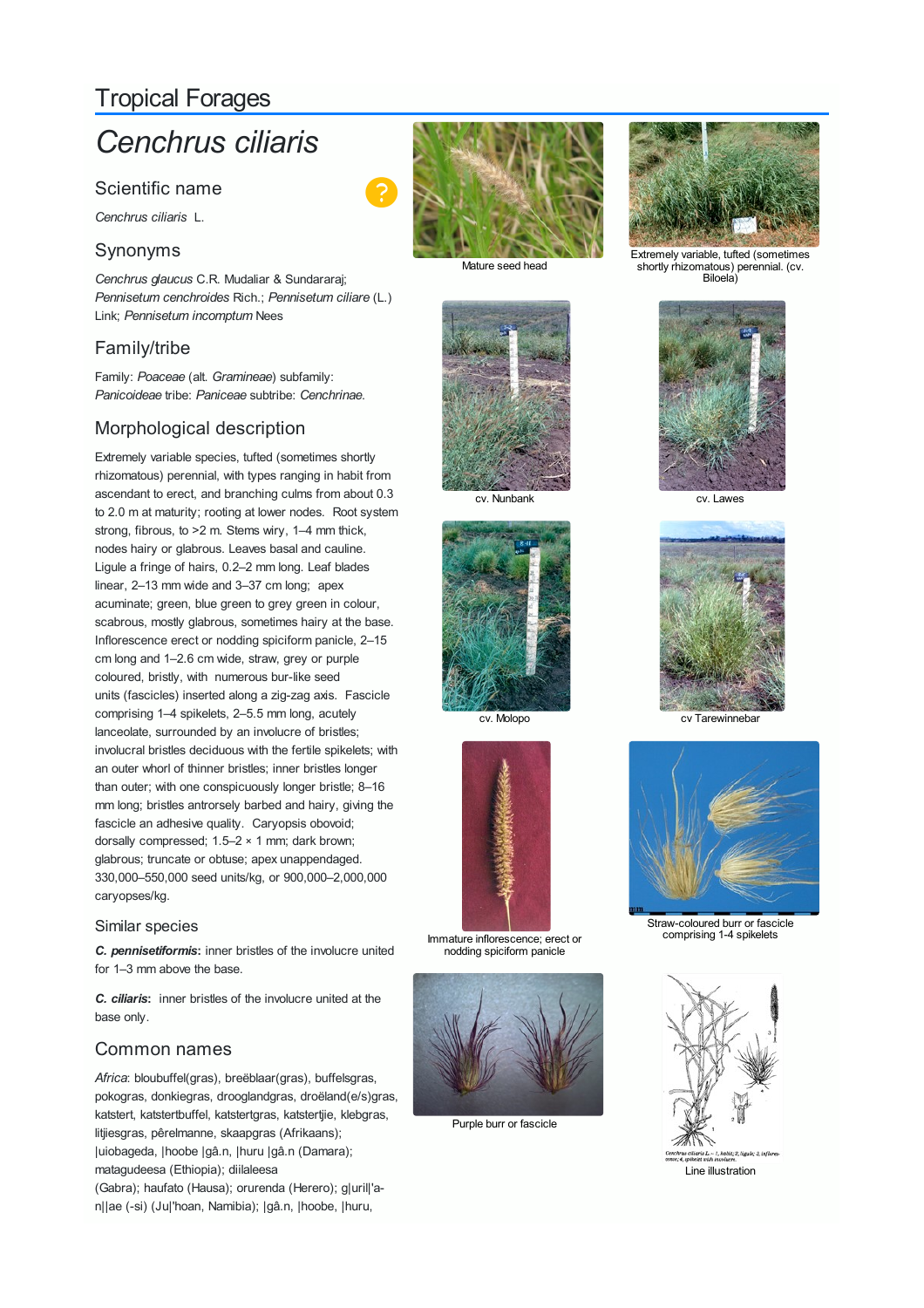|uiobageda (Khoekhoegowab); enkopikedongoi, oloju (Maasai); ebanau, ebeno, habinni, heskanit, labdi, lahbdi (Mali); el-labd, kra'legrâb, bûrgîba, bu rgiba, bou-errgueba, tabat d-did, tâbat ed-dîb, sebet-ed-dib (Morocco); chiundo (Mozambique); habini, massinguié, tabahot (Niger); karangiyaa, karangiyar, nijibi (Nigeria); kandjata (Rukwangali); diam hamham,

ngolo (Senegal); molekangwetsi, modikangwetsi (Setawana); agar, anodug, arapsur, baldhoole-cagaar, ciir dhuuq, garrow, gudomad, gurde agar, harfo, irdug, lyah makarri (Somalia); modula-tjava, se-be-kxare-yaweso (Sotho); danab el kalib; haskanit naim, heskanit (Sudan); amerukwa (Turkana); in tungamusi, se-bekxare-ya-weso (Zulu)

*Arabic*: aebaed; gharaz; heskanit; khaqir (Qahtan); sabta; thumúm (Bani Hajir); darab, sabat (Qatar)

*Asia*: □□□ shui niu cao (Chinese); higekurinoiga (Japanese); kawit-kawitan, sagisi (Philippines); ya bup fen (Thailand)

*English*: African foxtail grass, buffel grass, buffelgrass, foxtail grass, foxtail buffalo grass, blue buffalo grass

*Europe*: svinehale (Danish); cenchrus cilié (French); Büffelgras, Blaubüffelgras, Fuchsschwanz, Katstert (German)

*India*: aajan grass, anajan, andho, angan, anjan, anjana, baiba, bandri, bharbhunt, charwa, dhaman, dhamanio, dhamman, handri, jiral, kollukattai, koluk katai, kolukkattai pul, kurkan, kusa, marwar anjan, roondar dhaman, saféd-dhãman, taura, vaghnoru

*Latin America*: capim-búfel (Brazil); pasto buffel; zacate buffel (Mexico)

### **Distribution**

#### **Native:**

*Africa*: Angola; Botswana; Djibouti; Egypt; Eritrea; Ethiopia; Ghana; Kenya; Libya; Malawi; Mali; Morocco; Mozambique; Namibia; Niger; Nigeria; Senegal; Somalia; South Africa (Eastern Cape, Free State, Gauteng, KwaZulu-Natal, Limpopo, Mpumalanga, North West, Northern Cape, Western Cape); Sudan; Swaziland; Tanzania; Tunisia; Uganda; Zambia; Zimbabwe

*Asia*: Afghanistan; ndia; Iran; Iraq; Israel; Jordan; Oman; Pakistan; Saudi Arabia; Sinai (Egypt); Syria; Yemen

*Europe*: Sicily

*Indian Ocean*: Madagascar.

*Macaronesia*: Madeira Islands (Portugal); Canary Islands (Spain)

#### **Naturalized:**

Widely naturalized and cultivated in sub-humid and semi-arid tropics and subtropics

Uses/applications

Forage



Buffel grass pasture, Central Qld



With leucaena, Central Qld, Australia

Used for mine site revegetation, Goonyella, Qld Australia



Well grazed buffel grass stand, Central Queensland, Australia



Buffel grass pasture southern Qld Australia



Native pasture (L), buffel grass (R), Northern Territory, Australia



**Australia** 



Spraying herbicide in attempt to control buffel grass. Central Australia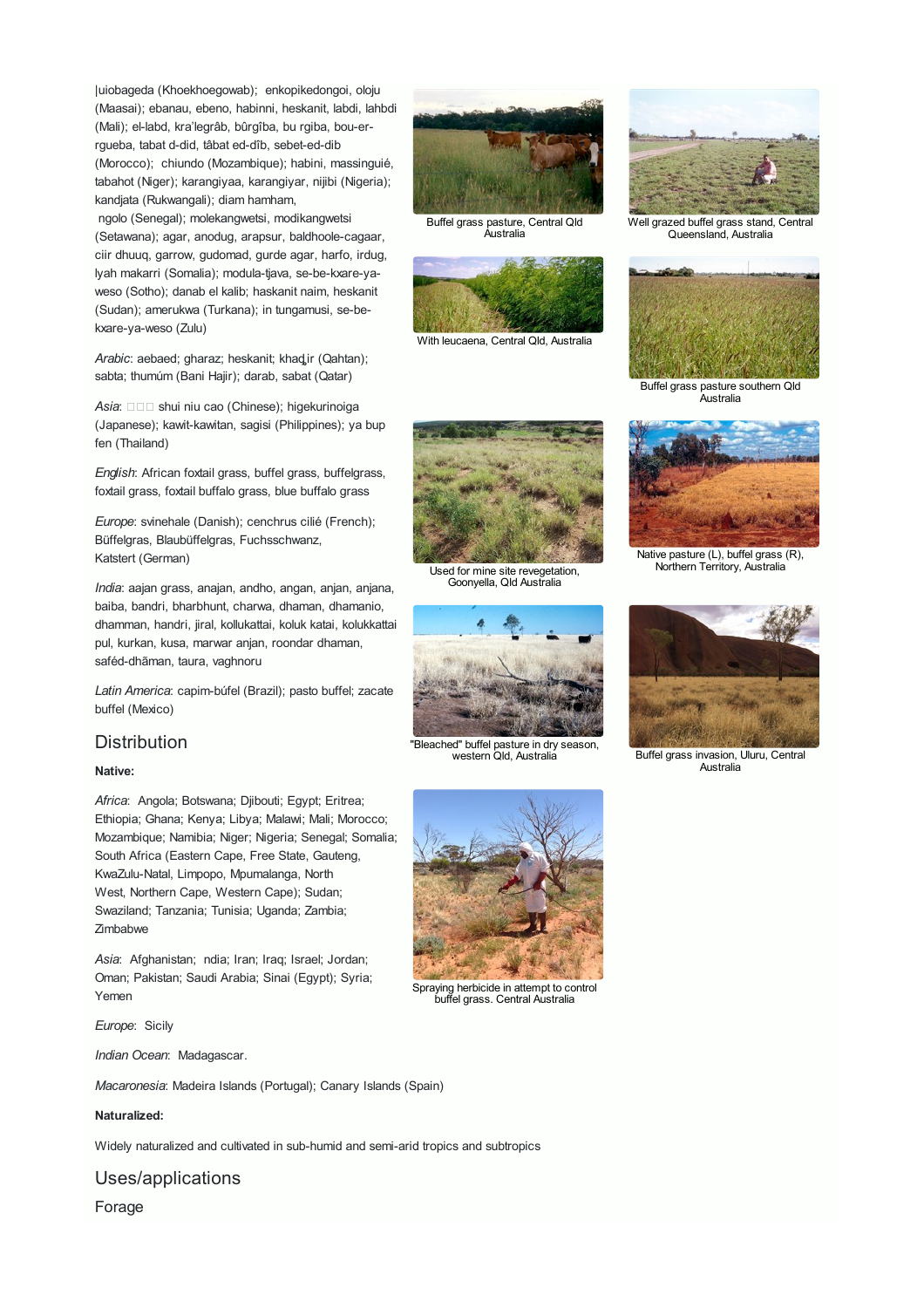Mainly used as a permanent pasture, but can be used for hay or silage. Not suited to short-term pasture because too difficult to remove and binds nutrient.

#### **Environment**

*C. ciliaris* is very effective in binding soil in semi-arid regions.

#### **Other**

It has also been used in folk medicine for a variety of conditions.

# **Ecology**

#### Soil requirements

Often occurs in the wild on sandy soils, but is also well adapted to deep, freely draining sandy loam, loam, clay loam and red earth soils. Although slow to establish on black cracking clay soils, once established it grows well. Requires good fertility, particularly with respect to N, P and Ca. Available P levels should be >10 mg/kg and total N levels >0.1%. The optimum soil reaction is pH 7–8, but grows on soils with pH as low as 5.5. Very sensitive to high levels of soil aluminium and manganese. Apart from soil depth, rooting depth is also limited by high subsoil salinity or sodicity and low pH (<5). However, moderately tolerant of salinity, but less so than *Chloris gayana* .

#### **Moisture**

The most drought tolerant of the commonly sown grasses, *Cenchrus ciliaris* occurs naturally in areas with average annual rainfall from as low as 100 mm up to about 1,000 mm, but most commonly between 300 and 750 mm. Under cultivation, it has been grown in areas with rainfall as high as 2,900 mm, although this is exceptional. Winter rainfall should be <400 mm. Does not survive prolonged waterlogging, particularly in cold season, but can stand up to 5 days of flooding with negligible adverse effect. Losses of 15–70% occur after 20 days of flooding. Tolerance of flooding varies with ecotype, the taller varieties appearing to be more flood-tolerant.

#### **Temperature**

Found from about 33º S in South Africa to about 35º N in Syria and 37º N in Sicily, and from sea level to 2,500 m asl. This equates to a distributional range of the species over regions with average annual temperatures from about 12 to 28 ºC. Optimum temperature for photosynthesis in varieties measured is 35 °C, and minimum between 5 and 16 °C. Relative growth rate rises steeply from 15/10 to 30/25 ºC, with a small further increment to 36/31 ºC. Some varieties are better adapted to cooler environments than others. Winter survival varies with ecotype, some surviving to -7 °C. Tops are killed by frost but plants mostly recover with resumption of warmer conditions. In general, performs best in areas where mean minimum winter temperatures are >5 ºC.

#### Light

Intolerant of shade.

#### Reproductive development

An early flowering short day plant with an optimal photoperiod of 12 hours. Flowering time varies among ecotypes.

#### **Defoliation**

Slow to establish and grazing may need to be delayed 4–6 months after sowing, and up to 9–12 months, depending on establishment conditions. Very tolerant of regular cutting or grazing. Since quality declines rapidly with age, should be cut or grazed at least every 8 weeks. Leafiness is maintained by low cutting at about 7 cm.

#### Fire

Very tolerant of, and favoured by fire. Cover of *Cenchrus ciliaris* can increase, and populations of associated fire-susceptible species decrease in a fire regime. Fire is often prescribed at 1‒3 year intervals to maximize productivity and nutritional content of *C. ciliaris* as a forage, and to control establishment of woody plants.

## Agronomy

Guidelines for establishment and management of sown forages.

#### **Establishment**

Fresh seed often has high level of dormancy. Germination rate can be improved with storage of 6–18 months after harvest or by separating caryopses from other "seed unit" components. Total live seed content is commonly 30–50%. Establishment is difficult on hard setting and heavy clay soils. Establishes readily if competition is controlled. Sown 0-1 cm deep at 1-2 kg seed/ha, the lower rate on sandy-loam soils. The fluffy seed can cause bridging problems in mechanical planters, although pelleting can improve flow of seed. Best sown through a roller drum, grass airseeder, modified fertilizer spreader or modified combine. Mixing with fertilizer, cracked grain, or using pelleted seed improves distribution through airseeders and combines. Sow at and rely on follow-up rain for establishment. Can also be established vegetatively from "splits".

#### Fertilizer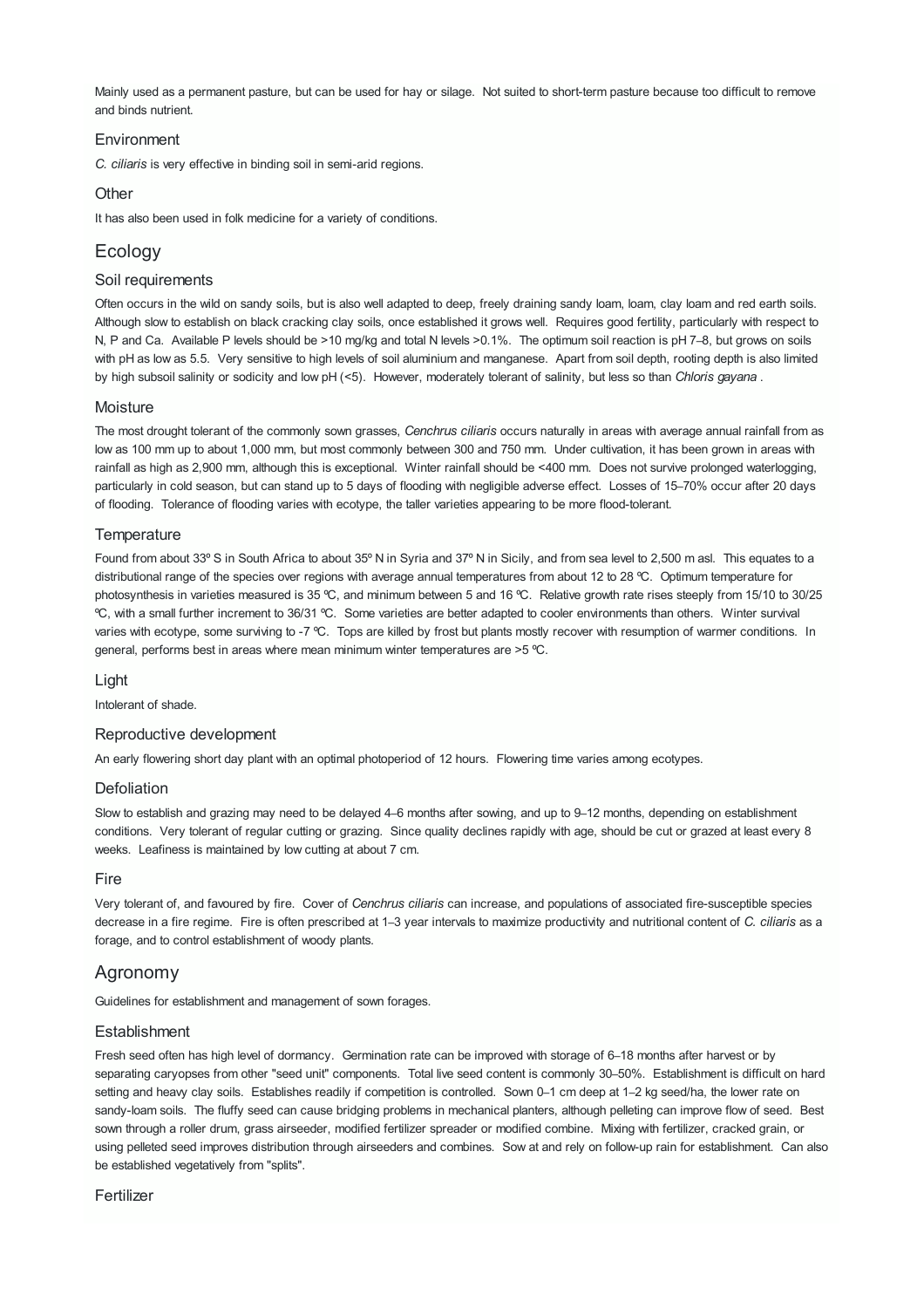Establishment fertilizer is rarely necessary since *Cenchrus ciliaris* should only be sown on fertile soils. However, phosphorus may be necessary, especially if sowing with a legume. Stands become unproductive with time as nitrogen is tied up in the root system. It is generally not economical to apply nitrogen fertilizer to overcome this situation, but management techniques include use of legumes (see Companion species: Legumes below) or limited cultivation to release mineral N from the soil organic matter every 3–5 years.

#### Compatibility (with other species)

*Cenchrus ciliaris* is a particularly aggressive grass, by virtue of its extensive root system competing with associated species for water and nutrients. It also appears to be allelopathic (suppression of other species by exudation of phytotoxic chemicals that inhibit germination and growth of other plants).

#### Companion species

Grasses: *Chloris gayana*, *Digitaria eriantha*, *D. milanjiana*, *Megathyrsus maximus* cv. Petrie. Legumes: *Desmanthus leptophyllus*, *D. virgatus*, *D. bicornutus*, *Leucaena leucocephala*, *Macroptilium atropurpureum*, *Stylosanthes hamata*, *S. scabra*, *S. seabrana*.

#### Pests and diseases

The most serious disease is buffel grass blight caused by the fungus, *Magnaporte grisea* (anamorph *Pyricularia grisea*), a rampant leaf spot disease that reduces quality and production of forage and seed, and in some cases, destroys stands. *Pyricularia grisea* is a highly variable pathogen and differential responses have been found to occur, with some varieties of *C. ciliaris* being resistant to the various races of the pathogen. Other fungal species causing damage are *Fusarium oxysporum*, *Bipolaris* sp., and *Claviceps* sp. Alternative host for *Claviceps fusiformis* is pearl millet (*Cenchrus americanus*).

Seed crops can be reduced by buffel grass seed caterpillars (*Mampava rhodoneura*) that feed on seed, webbing the heads together. Can be controlled by spraying crops with methomyl 10 days after heads emerge.

#### Ability to spread

Spreads readily by seed, which is well adapted to dispersal by wind or water movement. Seed also moved by livestock through adhesion to fur, or through ingestion and defecation. No natural spread on soils of pH <7, even though establishment with cultivation is possible on these soils.

#### Weed potential

Invasive in arid and semi-arid environments, and has been declared noxious in some areas due to its threat to biodiversity conservation. In its native range, *C. ciliaris* has been reported as a weed of chickpea (*Cicer arietinum*), cotton (*Gossypium* spp.), potato (*Solanum tuberosum*) and maize (*Zea mays*).

#### Feeding value

#### Nutritive value

CP values are mostly in the range of 6–16%, and IVDMD and CP digestibility from 50 to 60%, depending on age of growth, cultivar, and soil fertility (incl. fertilizer use). P levels are usually higher than in other tropical grasses and range from 0.15 to 0.65% in the DM.

#### Palatability/acceptability

Generally less palatable than *Panicum coloratum* and *Megathyrsus maximus* but more palatable than *Setaria incrassata*.

#### **Toxicity**

Oxalate levels can cause 'big head' (*Osteodystrophia fibrosa*) in horses, and oxalate poisoning in young or hungry sheep. However, with soluble oxalate levels of 1–2% in the DM, there is rarely a problem with mature ruminants.

#### Feedipedia link

<https://www.feedipedia.org/node/482>

## Production potential

#### Dry matter

Yields depend greatly on soil fertility and growing conditions, but are mostly in the range of 2–9 t/ha DM, and under ideal conditions, up to 24 t/ha DM.

#### Animal production

Can carry up to 1 steer or 6 sheep/ha, depending on rainfall and soil fertility. Cattle can gain up to 180-200 kg/hd/yr at 2 ha/beast on fertile soils under good growing conditions.

## Genetics/breeding

An extremely variable polyploid species. Most ecotypes are obligate apomicts although facultative apomicts that require pollination only for endosperm initiation, also exist. A unique sexual mutant from a USA population has been used in plant breeding programmes. Tetraploid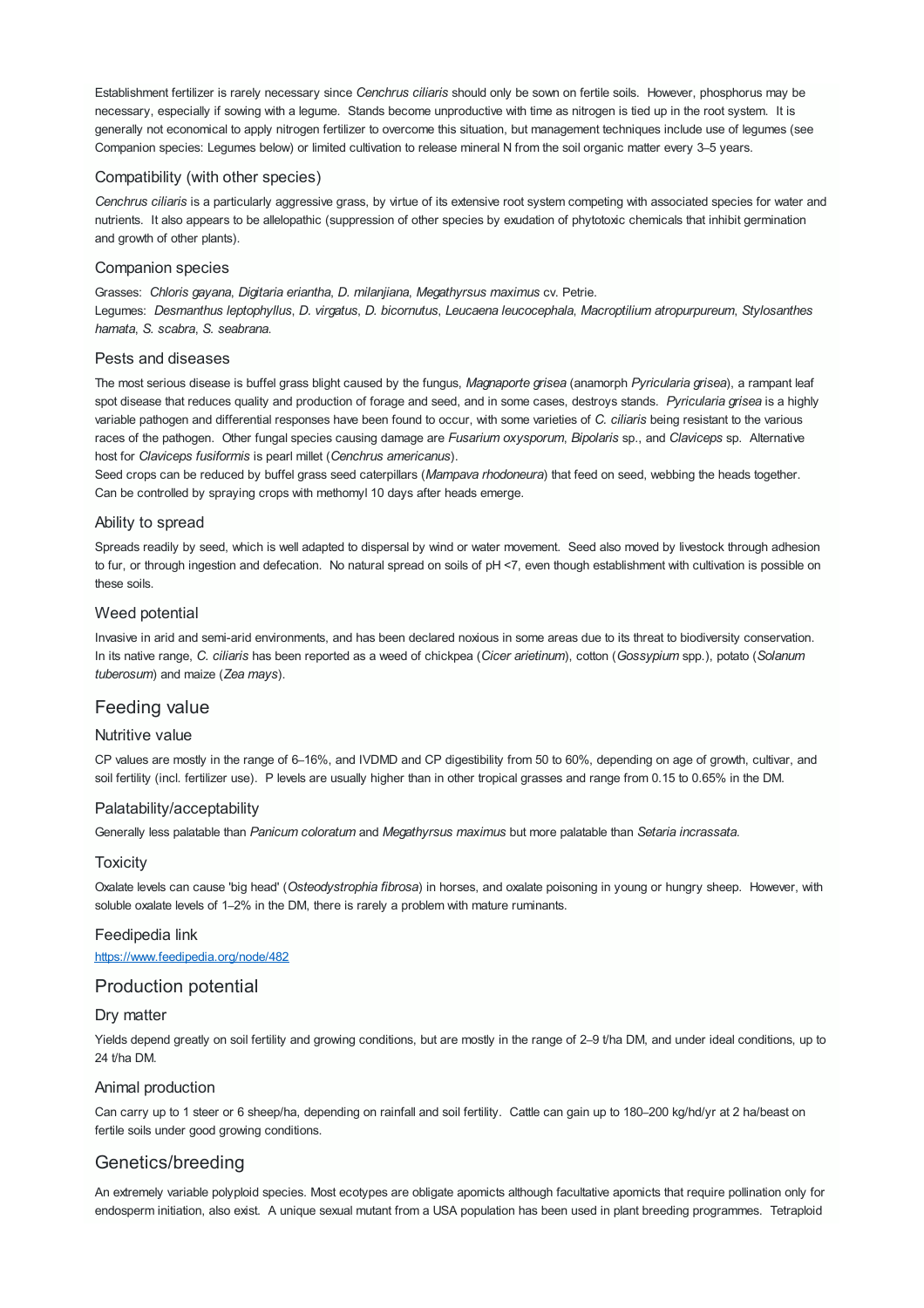is the most common chromosome complement,  $2n = 4x = 36$ ; also find plants with  $2n = 5x = 45$ ,  $6x = 54$  and rarely  $7x = 63$ , as well as aneuploids, 2*n* = 29, 30, 32, 34, 38, 40, 42, 44, 48, 50, 52 and 56.

# Seed production

Good seed yields are obtained by maximizing the number of fertile culms (tillers), the length of the inflorescence, the number of fertile spikelets per fascicle, and the number of caryopses set. The seed crop is initiated by first defoliating the stand, either mechanically or by grazing. Low cutting (scalping) results in more vigorous tillers, whereas cutting even at 15 cm can result in profuse, less vigorous aerial tillering. Nitrogen is essential for seed production, yields being raised 10-fold and more with nitrogen fertilizer, usually at rates of 100 or 200 kg/ha N. The need for higher levels of nitrogen increases with the age of the stand as available soil nitrogen becomes bound up in the extensive fibrous root system. Soil phosphorus levels should also be maintained. In more tropical environments, three crops per year can be achieved, depending on cultivar and adequacy of soil moisture, irrigated dry season yields often being greater than wet season yields. Seed can be sequentially hand or machine stripped on a rotational basis as seed matures. It normally takes about 5 weeks from flowering to maturity in any one inflorescence. Depending on growing conditions and variety, seed yields range between about 150 and 500 kg/ha. Heatwave conditions during flowering can be extremely detrimental to seed set.

# Herbicide effects

Can be controlled using a combination of glyphosate and ammonium sulphate, possibly in repeat applications. Seedlings can be controlled using the grass-selective herbicide, fluazifop-p-butyl or dicamba, 2,4-D, 3,6-dichloropicolinic acid, triclopyr, tebuthiuron, or hexazinone. Older stands, particularly freshly cut material, can be at least reduced using hexazinone or tebuthiuron.

# **Strengths**

- Persistent.
- Very drought tolerant.
- Quick to respond to rain .
- Widely adapted.

# Limitations

- Needs high fertility for production.
- Establishment difficult on clay soils.
- Does not survive prolonged flooding or waterlogging.
- Can cause 'big head' in horses.
- "Fluffy" seed is difficult to sow.
- Threat to biodiversity in favourable environments.

## Selected references

Bogdan, A.V. (1977) Tropical Pasture and Fodder Plants. Longman Inc., New York, USA. p. 66–74.

Burson, B.L., Actkinson, J.M., Hussey, M.A. and Jessup, R.W. (2012) Ploidy determination of buffel grass accessions in the USDA National Plant Germplasm System collection by flow cytometry. South African Journal of Botany 79: 91–95 <https://doi.org/10.1016/j.sajb.2011.12.003>

Gibbs Russell, G.E., Watson, L., Koekemoer, M., Smook, L., Barker, N.P., Anderson, H.M. and Dallwitz, M.J. (1990) Grasses of Southern Africa: An identification manual. Memoirs of the Botanical Survey of South Africa No. 58. Botanical Research Institute, Pretoria, South **Africa** 

Hacker, J.B., Williams, R.J. and Coote, J.N. (1995) Productivity in late winter and spring of four cultivars and 21 accessions of *Cenchrus ciliaris* and *Digitaria eriantha* cv. Premier. Tropical Grasslands 29:28–33. [bit.ly/33OAKDj](https://bit.ly/33OAKDj)

Mannetje, L.'t and Kersten, S.M.M. (1992) *Cenchrus ciliaris* L. In: Mannetje, L.'t and Jones, R.M. (eds) Plant Resources of South-East Asia No. 4. Forages. Pudoc Scientific Publishers, Wageningen, the Netherlands. p. 77–79. [edepot.wur.nl/327785](http://edepot.wur.nl/327785)

Pengelly, B.C., Hacker, J.B. and Eagles, D.A. (1992) The classification of a collection of buffel grasses and related species. Tropical Grasslands 26:1–6. [goo.gl/3tzyqm](https://goo.gl/3tzyqm)

## **Cultivars**

Due to the extreme genetic and morphological variation in *Cenchrus ciliaris* and the large expanses of semi-arid and arid grazing land around the tropics and subtropics, numerous cultivars have been released, although not all are commercially available. While the following list may not be exhaustive, it gives some idea of the various niches people have tried to fill using the various forms of this species.

**'American'** (also **USA** or **Common**; T-4464, PI 153671, Grif 1618, Q4841) Released in USA (1949) Australia (1956). Origin Turkana Desert in NW Kenya (c. 3º N, 500 m asl, rainfall c. 200 mm). A medium-short, early maturing, non-rhizomatous type, with fine stems, dense green foliage, and purple inflorescence, suitable for light to medium textured soils. Similar to Gayndah, but earlier flowering. Better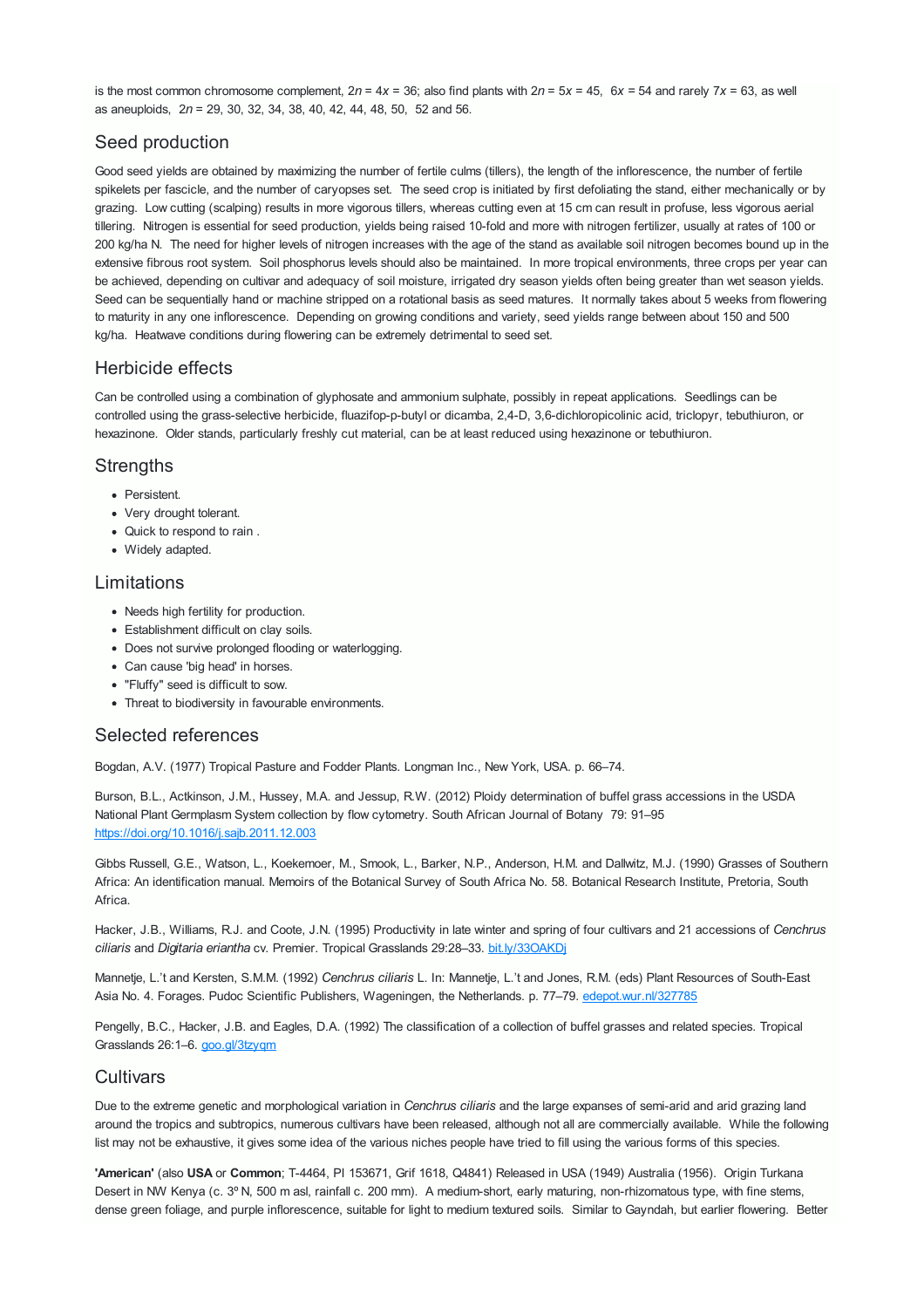seedling survival on acid soils than other cultivars. Selected for drought tolerance and forage production. Rapid growth from very early spring through late summer. Growth continues during hottest part of summer with brief showers. Fast recovery from grazing and drought. Susceptible to buffel grass blight (*Pyricularia grisea*).

**'Aridus'** Released in Brazil (1990). No published information available.

**'Bella'** (CPI 48280) Released in Australia (1994). Origin Tanzania (1º S, 1,130 m asl, rainfall c. 830 mm). Intermediate in height between the shorter 'American' and 'Gayndah' and more robust 'Biloela'. Long inflorescences, long, relatively narrow, bright green leaves; higher Na concentration (0.7%) in the leaves and later flowering than other varieties. Relatively few rhizomes compared with 'Biloela' and 'Molopo'. Adapted to sub-humid to semi-arid subtropical environments. Establishes well on clay soils. Better early-season growth than 'Biloela', 'American', 'Gayndah' and 'Molopo'. Well-grazed by sheep and better utilised than the coarser 'Biloela'. Resistant to *Pyricularia grisea* in Australia.

**'Bergbuffel'** Released in South Africa (2000). Origin North West Province, South Africa. Tufted erect growth habit, taller type, rhizomatous, leaves green (grey-green in 'Molopo') and pointing upwards. Selected for palatability (more palatable than 'Molopo') and drought resistance. Widely adapted with good cold tolerance. Resistant to *Pyricularia grisea* in Australia.

**'Biloela'** (CPI 6934, Grif 1620, PI 253725, PI 284837, PI 307619, PI 414497) Released in Australia (1955). Institutional collection, Type D, from Mpwapwa, Tanzania. Later maturing, taller (to 1.5 m) more robust, rhizomatous type, with glaucous (greyish) leaves. Well adapted to sandy soils, but better adapted to heavier clays than shorter varieties. More tolerant of moderate salinity than other cultivars. Very drought tolerant. Susceptible to *Pyricularia grisea* in North America and Australia.

**'Blue'** (PI 133898, T-3782) Released in USA (1952). Institutional collection from South Africa. An intermediate, shortly rhizomatous type with stems to 60 or 90 cm. Selected for early spring growth recovery (about 3 weeks ahead of 'American'), vigorous summer growth, high forage production, rapid plant expansion, drought tolerance, resistance to injury by leafhoppers and aphids, and tolerance to light frost (active end of season growth continues about 3 weeks longer than for 'American'). Grows well on clay soils. Relatively low seed production. Readily eaten by cattle as pasture or hay.

**'Boorara'** (Q 2953, PI 414500) Released in Australia (1962). Origin uncertain. Tall, moderately rhizomatous type, finer stemmed, leaves glaucous ; leafier, and slightly later flowering than 'Biloela'. Susceptible to *Pyricularia grisea* in North America and Australia.

**'Bundel-Anjan-1'** Released in India (1989). No information available.

**'Chipinga'** Released in Zimbabwe (1950s). Origin Chipinge District, E Zimbabwe (20º S, 1,100 m asl, rainfall 1,100 mm). Fine, leafy type.

**'Formidable'** Released in Cuba, Mexico. No information available.

**'Frio'** (PI 409704) Released in USA (1998). Hybrid. Cold tolerant, poor seed production.

**'Gayndah'** (CPI 1848, Grif 1619, PI 253727, PI 284838, PI 307620) Released in Australia (1934). Institutional collection from Kenya. Fine, medium-short, tufted, non-rhizomatous type, to 90 cm tall (commonly 30–60 cm), mid-season flowering (later than 'WA'), suitable for light to medium textured soils. Better stock acceptance and more densely tillered than 'Biloela'. Tolerant of heavy grazing. Resistant to *Pyricularia grisea* in North America, but susceptible in Australia. Intermediate in height and maturity between early-f;owering, lowgrowing 'American' and later-flowering, tall 'Biloela'.

**'Higgins'** (B-1S, GP1) Released in USA (1966, 1968). A single sexual plant found in Texas presumed to be a sexual mutant of the apomict, 'Blue'. Rhizomatous, green foliage, brownish-wine inflorescence, resembling 'American' in foliage and inflorescence colour, but differs in the presence of rhizomes and more compact inflorescence. Distinct from 'Blue', which has bluish foliage and tan-coloured inflorescence. Produces less forage than 'Blue' but has superior seed production. Used as female parent in crosses with apomictic strains or production of segregating selfed progeny. Crosses readily with other *C. ciliaris* or *C. setigerus*.

**'Kalahari'** Released in South Africa (1999). Robust, dark green type, moderate seed production, better quality than 'Molopo'.

**'Kongwa** 531' Released in Tanzania (1960s). Origin Kongwa, Tanzania (6º S, 1,130 m asl, rainfall 550 mm). Fine-leaved, erect type of medium height which produces ample seed and has excellent drought resistance.

**'Lakota'** (PS-711) Tetraploid apomictic hybrid selected from the cross between the sexual tetraploid, TAM-CRD-B-1s (female parent) and Zaragoza-115 (wZ-115). Selected for buffel leaf blight resistance (*Pyricularia grisea*), cold tolerance, forage yield and winter active regrowth. Higher forage yield than 'American' and 'Gayndah' and showed better persistency and leaf blight resistance.

**'Laredo'** Released in USA (2000). Mixture of several lines. Resistant to current strains of buffel grass blight in the North America. Marketed by Pogue Agri Partners Inc.

**'Lawes'** (CPI 14365, Q 3463) Released in Australia (1962). Institutional collection from South Africa. Tall, leafy, erect, rhizomatous type with grey foliage, morphologically similar to 'Molopo'; bristles of the involucre green in the lower part. Similar in performance to 'Molopo' but claimed to have higher seed production. Resistant to *Pyricularia grisea* in Australia.

**'Llano'** (Experimental hybrid #331, NSL 102681) Released in USA (1977). Apomictic F1 hybrid between 'Higgins' and rhizomatous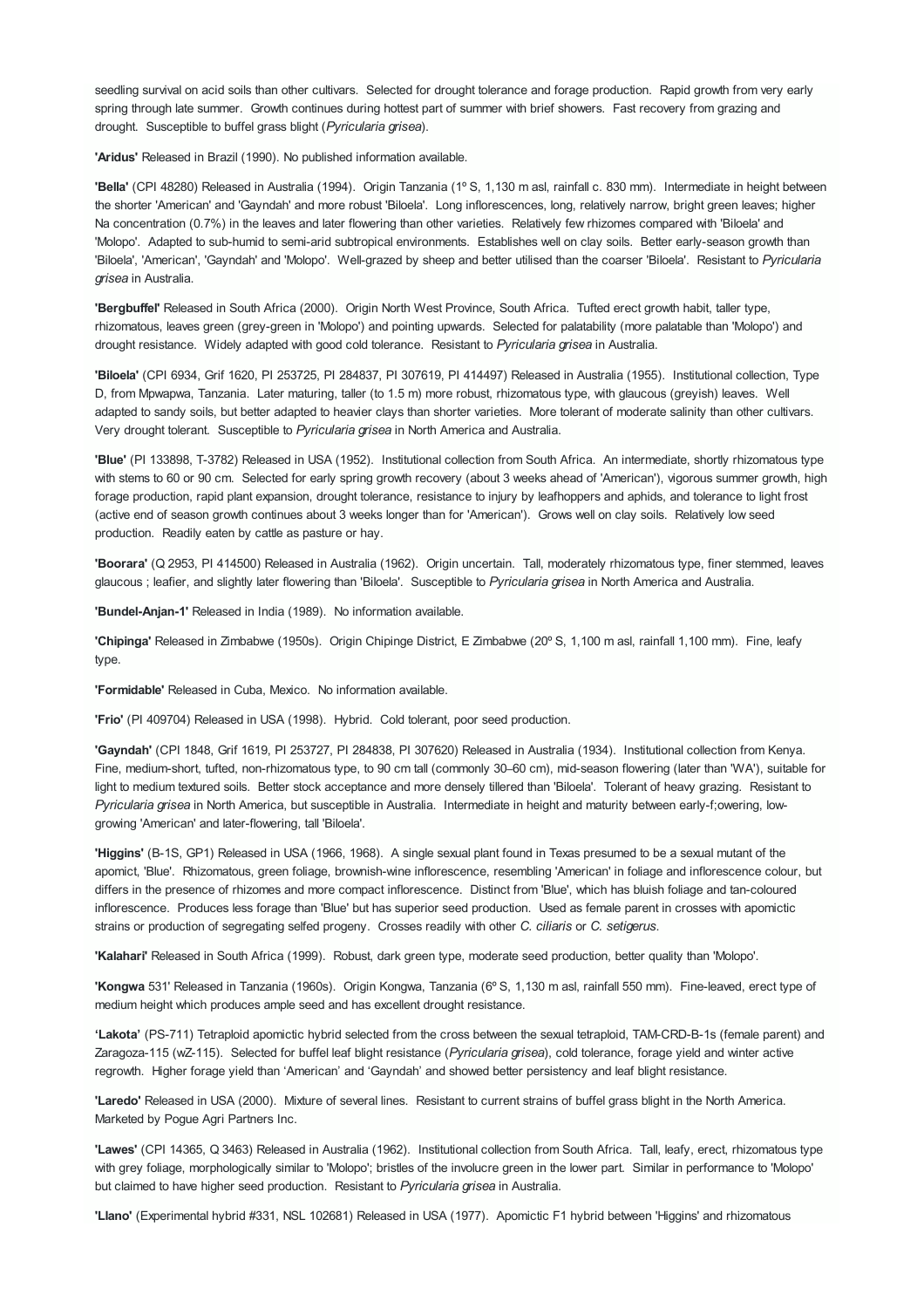introduction from Africa. Better forage production (30%), and earlier spring growth than 'American', excellent persistence. Superior cold tolerance to 'American', 'Higgins', and 'Nueces'.

**'Manzimnyama'** (PI 210694) and **'Sebungwe'** (PI 210695) Released in Zimbabwe. Dwarf strains, suitable for semi-arid conditions.

**'Marwar Anjan'** (CAZRI-75) Released in India (1985). Institutional collection from Australia. For arid and semi-arid parts of India. Tall, thick stemmed, erect, rhizomatous drought hardy perennial with broad, long, pendulous leaves that remain green up to maturity. Widely adapted with high tillering ability and good regeneration. Cut 2-3 times per year, yielding 7,000 kg of green fodder and 3,000 kg of dry matter per hectare under desert conditions.

**'Mbalambala'** Released in Kenya. Origin Tana River, SE Kenya (0º, 210 m asl). Multi-tillered, semi-prostrate, non-rhizomatous type, forming broad tufts. Spikelets short-awned. Very palatable to cattle.

**'Molopo'** (PI 307621, PI 319459, PI 414474, PI 414476) Released in South Africa (early 1950s) and Australia (1953). Origin North West Province, South Africa (ca. 27º S, 800 m asl, rainfall c. 150 mm). A little taller and more rhizomatous than 'Biloela', distinctly blue-grey leaves and straw-coloured seed heads. Later flowering than 'Biloela' but earlier than 'Bella'. Cold tolerant and grows longer into the cool season. Well adapted to heavier soils. Good seed production if adequately N fertilized. Highly susceptible to *Pyricularia grisea* in North America, but largely resistant in Australia.

**'Mopani'** Released in South Africa (1999). Taller type, rhizomatous, leafier and with less dormancy than 'Kalahari', but not as cold tolerant or as vigorous, good seed production. Resistant to *Pyricularia grisea* in Australia.

**'Nueces'** (PI 476989, TAM-CRD B-Is) Released in USA (1977). Apomictic F1 hybrid between 'Higgins' and a sexual clone / a rhizomatous apomictic "blue-type" introduction (PI unknown) from South Africa. Improved cold tolerance, better forage production, and higher IVDMD than 'American' and 'Higgins'. Highly susceptible to buffel grass blight in North America.

**'Nunbank'** (CPI 12778, PI 339892) Released in Australia (1961). Institutional collection from Uganda. Similar to 'Biloela' in most respects, but has superior seedling vigour. Susceptible to *Pyricularia grisea* in North America and Australia.

**'Pecos'** Released in USA (2000). Mixture of several lines. More cold tolerant and more productive (30%) than 'American'. More cold hardy than 'Laredo'. Resistant to buffel grass blight in North America. Marketed by Pogue Agri Partners Inc.

**'Pusa Giant Anjan'** (PI 314981) Developed and released in India. Reportedly a hybrid. Cold tolerant, productive type with high levels of crude protein.

**'Regio'** (CEN-002-060608) Released in Mexico (2017). Collected El Fuerte, Villanueva, Zacatecas (22°21′13″ N, 2,170 m asl, average annual rainfall 534 mm). Well suited to sandy loam soils in arid and semi-arid plains of the subtropical highlands, with >250 mm predominantly summer annual rainfall, and average annual temperature >16 ºC. Persistent, grazing tolerant, palatable to cattle, resistant to lodging, good pest and disease tolerance, recovers well after a burn, winter dormant recovering quickly in spring.

**'Tarewinnabar'** (CPI 13246, PI 339893) Released in Australia (1962). Origin Kenya. Similar to 'Biloela' in most respects, except taller and leaves are green not glaucous. Good seedling vigour. Better early-season growth and slightly later flowering than 'Biloela'. More flood tolerant than other varieties tested. Susceptible to *Pyricularia grisea* in Australia.

**'Titán'** (CEN-001-060608) Released in Mexico (2017). Collected near Ignacio Zaragoza, Rio Grande, Zacatecas, Central Mexico (23°53' N, 1,883 m asl, average annual rainfall 489 mm). Persistent, suited to >250 mm annual rainfall and average annual temperature >16 ºC, grazing tolerant, palatable to cattle, resistant to lodging, good pest and disease tolerance, recovers well after a burn, winter dormant recovering quickly in spring.

**'Viva'** (CPI 33100) Released in Australia (1994). Origin Moroto, Uganda (2º30' N, 1,400 m asl, rainfall c. 1,000 mm). Similar height to 'Gayndah', and shorter than 'Bella'. Green leaves; unlike 'Bella', it has a low leaf sodium concentration. Late flowering. Better early season growth than 'Biloela', 'American', 'Gayndah' and 'Molopo'. Few short rhizomes. Competes well with weeds during establishment. Well grazed by sheep. Resistant to *Pyricularia grisea* in Paraguay and Australia.

**'West Australian'** (PI 284839, PI 414672). Released in Australia. Inadvertent introduction in 1870s. Non-rhizomatous, short tussock type to 75 cm (lowest growing of Australian varieties), with dense, fine, leafy tillers; leaves green. Very early flowering and not as vigorous as the taller varieties. Well suited to lower rainfall and short wet season areas because of earlier seed set. Good growth habit for sheep grazing. Higher intake and feeding value than 'Biloela'. Resistant to *Pyricularia grisea* in North America but susceptible in Australia.

**'Worcester'** Released in South Africa. Similar to 'Molopo' and 'Mopani', excellent seed production.

**'Zaragoza 115'** Released in Mexico. No information available.

**'Zeerust'** Released in South Africa (1940s). Tall, leafy form adapted to 500‒625 mm rainfall area in South Africa.

#### Promising accessions

**CPI 60629** Selected in Australia. Origin Etosha Pan, Namibia (18.80º S, 1,100 m asl, rainfall 450 mm).